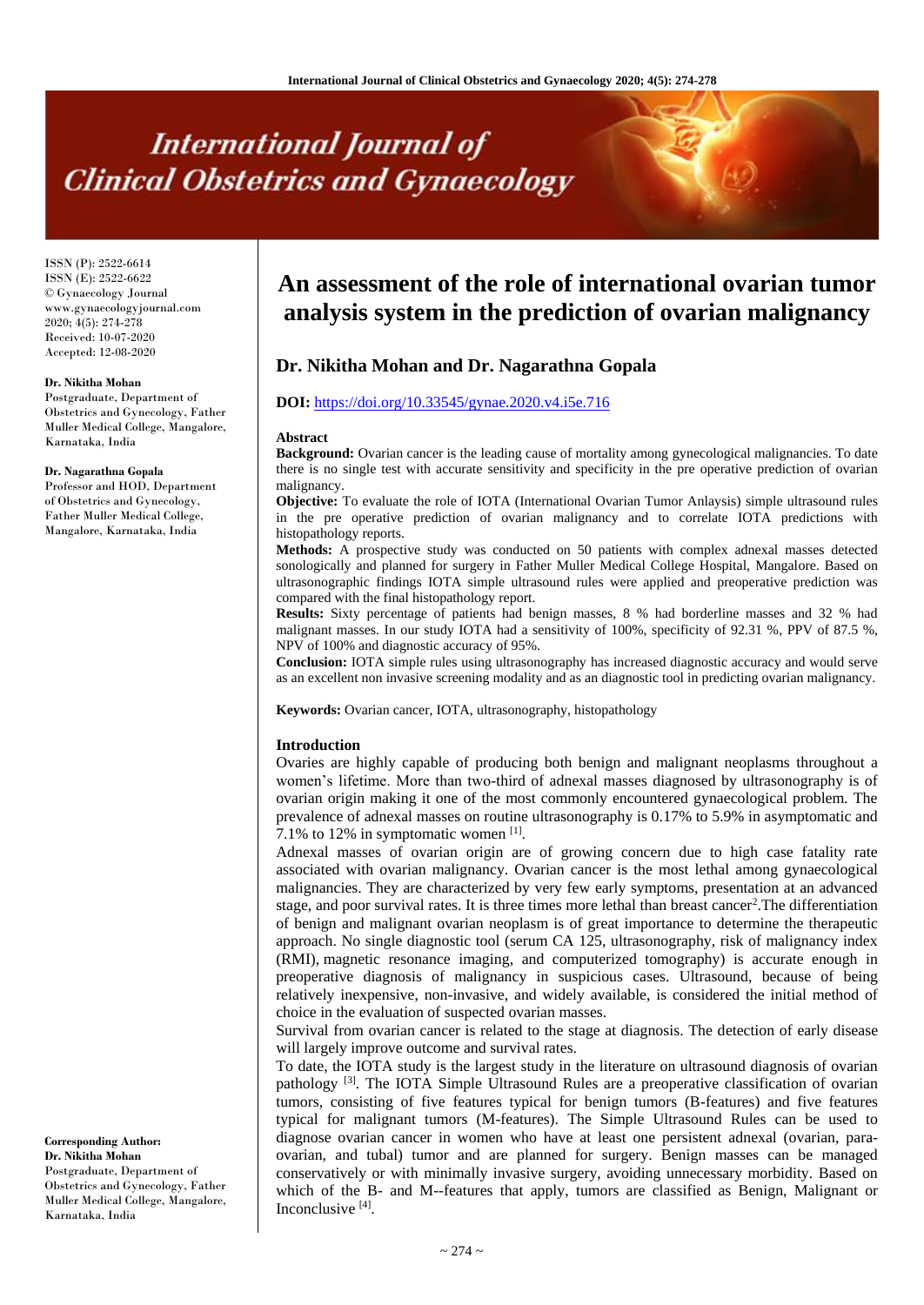IOTA rules is 10 simple ultrasound rules that had have sensitivity and specificity and were applicable to a large number of tumours. Hence the need for this study to establish the diagnostic utility of these rules in complex ovarian masses and to estimate and compare the sensitivity and specificity of given rules with histological diagnosis and establish their use as a tool in early diagnosis of ovarian malignancy.

# **Objectives**

- 1. To evaluate the role of IOTA simple ultrasound rules in the pre-operative prediction of ovarian malignancy in complex ovarian masses.
- 2. To assess the diagnostic accuracy of IOTA rules prediction

with final histopathology reports.

# **Study Design: Prospective Study Methodology**

Women having complex adnexal masses detected sonologically using Affiniti 50 G Ultrasound and Doppler System, using a 3.75- 5 MHz sector transabdominal approach and planned for surgery in Father Muller Medical College Hospital, Mangalore were included in the study. Based on ultrasonographic findings IOTA simple ultrasound rules were applied. Patient were triaged according to IOTA findings. All predicted values obtained by IOTA score were compared with the final pathologic diagnosis.

| <b>Benign</b>                                             | <b>Malignant</b>                                                  |
|-----------------------------------------------------------|-------------------------------------------------------------------|
| B <sub>1</sub> -Unilocular                                | M1- Irregular Solid Tumor                                         |
| B2- Presence of Solid Component With Solid Component <7MM | M <sub>2</sub> - Presence of Ascites                              |
| B3-Presence of Acoustic Shadows                           | M <sub>3</sub> -Atleast 4 Papillary Structures                    |
| B4- Smooth Multilocular Tumor With Largest Diameter <10CM | M4-Irregular Multilocular Solid Tumor With LARGEST Diameter >10CM |
| <b>B5-NO Blood Flow</b>                                   | M5-Very Strong Blood Flow                                         |

# **Inclusion Criteria**

- Women aged 15-65 years.
- Women having complex adnexal massess of size  $>5$  cm detected sonologically.

## **Exclusion Criteria**

- Women with simple cyst less than 5 cms in size.
- Women diagnosed with ovarian carcinoma or on concomitant chemotheraphy.
- Women having adnexal masses of non-ovarian origin detected preoperatively or intraoperatively.

# **Statistical Analysis**

Independent t test was used as test of significance. *P* value of  $< 0.05$ 

was considered as statistically significant.

# **Results**

A total of 50 patients with complex adnexal masses were studied. The mean age in our study was 45 years. The youngest patient was 15 years and the oldest patient was 77 years. Twenty eight percentage  $(n=14)$  of patients were nulliparous. Fifty six percentage of patients had presented with pain abdomen as their presenting complaint and 26% had presented with mass per abdomen.



Fig 1: Presenting Complaints

Fifty four percentage (n=26) of patients had associated comorbidities like diabetes mellitus, hypertension, thyroid and cardiac disorders.

Thirty eight percentage  $(n=19)$  of patients belonged to the reproductive age, 38% (n=19) belonged to the postmenopausal age group and the remaining  $24\%$   $(n=12)$  belonged to menopausal transition group.

IOTA simple rules applied pre operatively classified these patients as benign (n=24) when B rules were applicable, malignant (n=18) were M rules were applicable and inconsistent (n=8) when both rules applied or rules could not be applicable.

**Table 2:** Different Combinations of Iota Features in Our Study

| S. No.         | B1             | B <sub>2</sub> | B <sub>3</sub> | <b>B4</b> | B <sub>5</sub> | M1       | M2       | M3       | $\mathbf{M}4$ | M <sub>5</sub> | Frequency                | <b>Benign</b> | <b>Malignant</b> | <b>Percentage of Malignancy</b> |
|----------------|----------------|----------------|----------------|-----------|----------------|----------|----------|----------|---------------|----------------|--------------------------|---------------|------------------|---------------------------------|
|                |                | $\Omega$       |                | 0         | 0              | $\Omega$ | $\Omega$ | $\Omega$ | $\Omega$      | $\theta$       |                          |               |                  | $\theta$                        |
| $\overline{c}$ |                | $\Omega$       |                | 0         | $\Omega$       | $\Omega$ | $\Omega$ | $\Omega$ | $\Omega$      | $\Omega$       | 3                        | 3             |                  |                                 |
| 3              | $\Omega$       | $\Omega$       |                |           | $\Omega$       | $\Omega$ | $\Omega$ | $\Omega$ | $\mathbf{0}$  | $\Omega$       | $\overline{\phantom{0}}$ | ┑             |                  | $\Omega$                        |
| 4              | $\Omega$       |                |                |           | 0              | $\theta$ | $\Omega$ | $\Omega$ | $\Omega$      | $\theta$       |                          |               |                  |                                 |
| 5              | $\Omega$       | $\Omega$       |                |           | $\Omega$       | $\Omega$ | $\Omega$ | $\Omega$ | $\Omega$      | $\Omega$       |                          |               |                  | $\Omega$                        |
| 6              | $\Omega$       | $\Omega$       |                | 0         |                | $\theta$ | $\Omega$ | $\Omega$ | $\Omega$      | $\Omega$       |                          |               |                  | $\Omega$                        |
| ⇁              |                | $\Omega$       |                | 0         |                | $\theta$ | $\Omega$ | $\Omega$ | $\Omega$      | $\Omega$       | 4                        | 4             |                  | $\Omega$                        |
| 8              | $\Omega$       | $\Omega$       |                | 0         |                | $\Omega$ | $\Omega$ | $\Omega$ | $\Omega$      | $\Omega$       | 2                        | ↑             |                  | $\theta$                        |
| 9              | $\Omega$       | $\Omega$       |                |           |                | $\Omega$ | $\Omega$ | $\Omega$ | $\Omega$      | $\Omega$       | 4                        | 4             |                  | $\Omega$                        |
| 10             | $\Omega$       | $\Omega$       |                | 0         |                |          | $\Omega$ | $\Omega$ | $\Omega$      | $\theta$       |                          |               |                  | 100                             |
| 11             | $\Omega$       | $\Omega$       |                | 0         | 0              | $\Omega$ | $\Omega$ | $\theta$ |               | $\Omega$       |                          |               |                  | 100                             |
| 12             |                | $\Omega$       | $\theta$       | 0         | 0              | $\Omega$ | $\Omega$ | $\Omega$ |               | $\theta$       |                          |               |                  | $\Omega$                        |
| 13             | $\overline{0}$ | $\Omega$       |                |           |                | $\theta$ |          |          |               | $\theta$       |                          |               |                  | 100                             |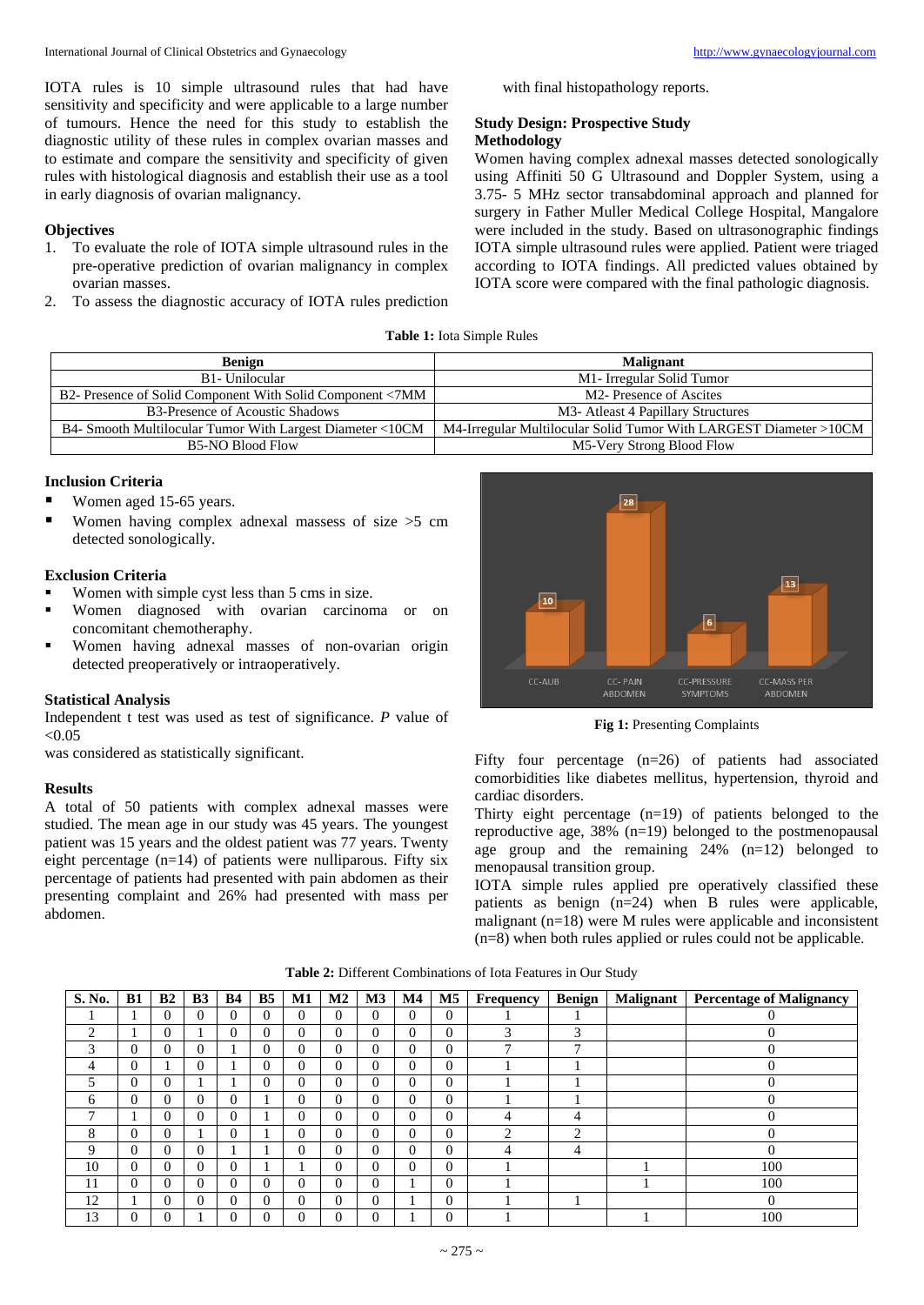| 14 | $\overline{0}$ | $\overline{0}$ | $\overline{0}$ | $\overline{0}$ | $\boldsymbol{0}$ | $\mathbf{0}$ | 0 |          | $\overline{0}$ |   |           | 66.66667       |
|----|----------------|----------------|----------------|----------------|------------------|--------------|---|----------|----------------|---|-----------|----------------|
| 15 | $\overline{0}$ | $\Omega$       | $\Omega$       | $\Omega$       |                  | 0            | 0 |          | 0              |   |           | $\overline{0}$ |
| 16 | $\Omega$       | $\Omega$       | $\Omega$       | $\Omega$       | 0                |              | 0 |          | 0              |   |           | 100            |
| 17 | $\Omega$       | $\Omega$       | $\Omega$       | $\Omega$       |                  |              | 0 |          | 0              |   |           | 100            |
| 18 | $\Omega$       | 0              | $\Omega$       |                | 0                | 0            | 0 | $\Omega$ |                |   |           |                |
| 19 | $\overline{0}$ |                | $\theta$       |                | 0                | 0            | 0 | $\Omega$ |                |   |           | U              |
| 20 | $\overline{0}$ | 0              | $\Omega$       | $\Omega$       |                  | $\Omega$     | 0 | $\Omega$ |                |   | 4         | 80             |
| 21 | $\overline{0}$ | 0              | $\Omega$       | $\Omega$       |                  |              | 0 | $\Omega$ |                |   |           | 100            |
| 22 | $\theta$       | $\Omega$       | $\theta$       | $\Omega$       | 0                | $\Omega$     |   | $\Omega$ |                |   |           | 100            |
| 23 | $\overline{0}$ | $\Omega$       | $\Omega$       | $\Omega$       | 0                | $\Omega$     | 0 |          |                | ◠ | $\bigcap$ | 100            |
| 24 | $\theta$       | 0              | $\Omega$       | $\Omega$       |                  | $\Omega$     | 0 |          |                | 3 | $\sim$    | 100            |
| 25 | $\theta$       | $\Omega$       | $\Omega$       | $\Omega$       |                  |              | 0 |          |                |   |           | 100            |
| 26 | $\overline{0}$ | 0              | $\overline{0}$ |                |                  |              |   |          |                |   |           | 100            |

As shown in the above table 26 different combinations of B and M features were found in our study. The most common was presence of B4 feature for benign neoplasm and combination of M1 and M5 feature for malignant neoplasm. After histopathological examination 60 percent of the tumors were

benign and 40 percent of tumors were malignant (including 8% borderline tumors). Among the malignant neoplasm 42% of malignant tumors were seen in menopausal group and 42% in perimenopausal group.



**Fig 2:** Comparision of Menopausal Status with Histopathology Features

| <b>Iota features</b> | Predicted | <b>HPE</b> valid | Percentage |
|----------------------|-----------|------------------|------------|
| B <sub>1</sub>       |           |                  | 89         |
| B <sub>2</sub>       |           |                  | 100        |
| B <sub>3</sub>       |           |                  | 86         |
| B <sub>4</sub>       | 15        |                  | 100        |
| B <sub>5</sub>       | ۱۲        |                  | 60         |
| M <sub>1</sub>       | 14        | $\sqrt{2}$       | 02         |
| M <sub>2</sub>       |           |                  | 100        |
| M <sub>3</sub>       |           |                  | 100        |
| M4                   | 16        |                  | 56         |
| M5                   | 16        | lб               | 100        |

As shown in Table 3 B2, B4, M2, M3 and M5 features of IOTA had predictive index of 100%, while that of M4 feature had lowest predictive index of 56%.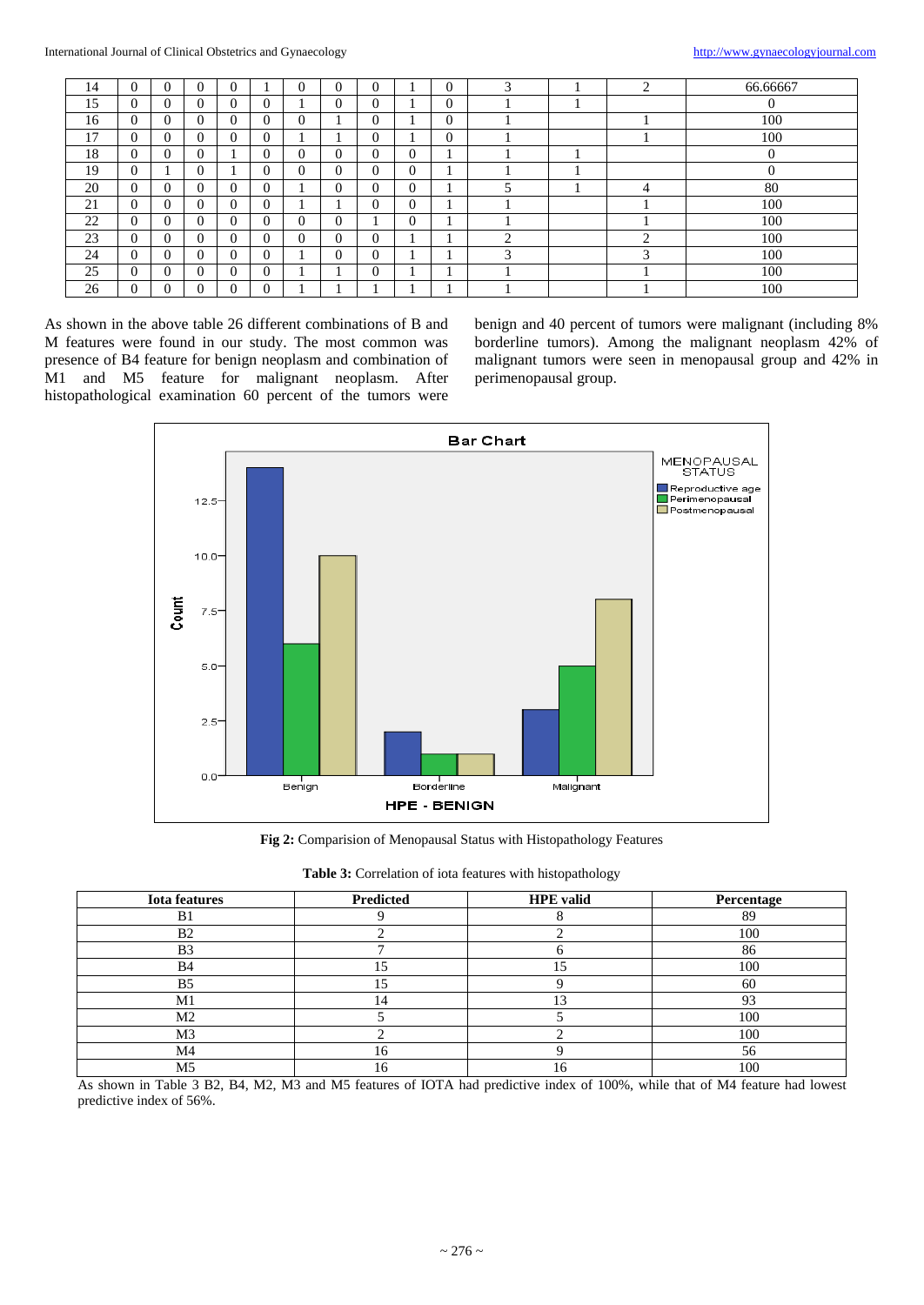|  |  | <b>Table 4:</b> Comparision of iota prediction with HPE report |
|--|--|----------------------------------------------------------------|
|  |  |                                                                |

| Diagnosis based on iota rules |    | <b>HPE</b> valid | Valid percent |
|-------------------------------|----|------------------|---------------|
| Benign                        |    |                  | 100           |
| Inconclusive                  |    |                  |               |
| Malignant                     |    |                  |               |
| Total                         | 50 |                  |               |

Thus by Table 4 IOTA simple rules had an agreement of 40 out of 50 cases in our study i.e., 80%.

In our study there were 2 false positive patients, whose final histopathology reported as mature cystic teratoma.

The overall sensitivity of IOTA simple rules in our study was 100%, specificity was 92.31%, positive predictive value was 87.5% and negative predictive value was 100% with overall diagnostic accuracy was 95%.Kappa value in our study was

0.658 which indicates good agreement with a *P* value of <0.001.

# **Discussion**

This study was conducted to evaluate the use of IOTA simple ultrasound rules as a tool in the preoperative prediction of malignancy in southern India. The presence of B features was considered as Benign, M features as Malignant and both B and M features was considered as inconclusive.

| <b>Table 5:</b> Comparision of Results of Present Study with Published Studies |
|--------------------------------------------------------------------------------|
|--------------------------------------------------------------------------------|

| <b>Study</b>                        | No of patients | <b>Prevalence of malignant tumors</b> | <b>Sensitivity</b> | <b>Specificity</b> |
|-------------------------------------|----------------|---------------------------------------|--------------------|--------------------|
| Our study                           | 50             | 40%                                   | 100%               | 92.31%             |
| Garg S <i>et al.</i> $\overline{3}$ | 50             | 28%                                   | 91.66%             | 84.84%             |
| Nunes N <i>et al.</i> $^{[5]}$      | 303            | 44.30%                                | 97%                | 89%                |
| Timmerman D et al. $[6]$            | 507            | 29%                                   | 95%                | 91%                |
| Saysaneh et al. <sup>[7]</sup>      | 255            | 24.8%                                 | 95%                | 95%                |
| Timmerman D et al. $[8]$            | 1936           | 25%                                   | 92%                | 96%                |
| Hartman et al. <sup>[9]</sup>       | 103            | 24.20%                                | 91%                | 87%                |
| Alcazar J et al. [10]               | 340            | 12.2%                                 | 88%                | 97%                |
| Fathallah K et al. $[11]$           | 122            | 10.1%                                 | 73%                | 97%                |

As seen in Table 5 the prevalence of malignant tumors in our study was 40% which was similar to the study conducted by Nunes N *et al.* <sup>[5]</sup> 44.3% and in contrast with the other studies.

Timmerman D *et al.* <sup>[6]</sup> in his multicentric study of 507 patients noted that when prospectively tested IOTA rules had a sensitivity of 95%, specificity of 91%, PPV of 80% and NPV of 97%.This study correlates with the results of our study which had a sensitivity of 100%, specificity of 92.31%, PPV of 87.5% and NPV of 100%.

In a single center prospective study of 303 patients Nunes N *et al.* [5] reported a sensitivity of 97%, specificity of 89%, PPV was 78% and NPV 95.2%. The results of this study was also similar with the results of our study.

Sayasneh et al. <sup>[7]</sup> in her multicentric study of 1165 women reported sensitivity and specificity of 95% and 95% which was similar to our study which had a sensitivity of 100% and specificity of 92.31%.

Dirk Timmerman *et al.* <sup>[8]</sup> in his large cohort study of 1938 patients reported IOTA to have a sensitivity of 92% and specificity of 96%.There is a positive correlation with the specificity of this study and our study 92.31%, though our study had a higher sensitivity of 100%.

Garg S et al. <sup>[3]</sup> in his study reported a sensitivity of 92%, specificity of 85%, PPV of 69% and NPV of 97% when simple rules were applied which contrasted the results of our study which had a sensitivity of 100%and specificity of 92.31%, PPV of 87.5% and NPV of 100%.

The reports of studies done by Hartman *et al.* [9] , Alcazar J *et al.* [10] and Fathallah K *et al.* [11] were in contrast with the results of our study.

Overall our study showed high sensitivity, specificity and negative predictive value when IOTA simple rules were applied. The diagnostic accuracy of our study was 95%. Thus our study proves the efficiency of simple ultrasonography as an effective diagnostic and screening tool for differentiating benign and malignant ovarian neoplasm by application of IOTA simple

rules.

# **Conclusion**

Survival from ovarian cancer is related to the stage at diagnosis. A number of screening modalities continue being researched and developed to develop an efficient test to preoperatively predict ovarian malignancy which would greatly improve outcome of the disease. IOTA simple rules using ultrasonography has increased diagnostic accuracy and would serve as an excellent non invasive screening modality and as an diagnostic tool in predicting ovarian malignancy. This would go a long way to help triage patients for appropriate treatment largely improving survival rates.

#### **References**

- 1. Badkur P, Gupta K. Clinico-pathological correlation of adnexal masses in tertiary care centre. Med Sci 2016;5:526- 9.
- 2. Jemal A, Murray T, Ward E, Samuels A, Tiwari R, Ghafoor A *et al.* Cancer Statistics, 2005. CA: A Cancer Journal for Clinicians 2005;55(1):10-30.
- 3. Garg S, Kaur A, Kaur Mohi J, Sibia P, Kaur N. Evaluation of IOTA simple ultrasound rules to distinguish benign and malignant ovarian tumours. J Clin Diagn Res 2017;11(8):TC06-TC09.
- 4. IOTA Simple Rules and SRrisk calculator to diagnose ovarian cancer | Iota Group [Internet]. Iotagroup.org. [cited 19 June 2020]. Available from 2020. https://www.iotagroup.org/iota-models-software/iotasimple-rules-and-srrisk-calculator-diagnose-ovarian-cancer.
- 5. Nunes N, Yazbek J, Ambler G, Hoo W, Naftalin J, Jurkovic D *et al.* Prospective evaluation of the IOTA logistic regression model LR2 for the diagnosis of ovarian cancer. Ultrasound in Obstetrics and Gynaecology 2012;40(3):355- 59.
- 6. Timmerman D, Testa AC, Bourne T, Ameye L, Jurkovic D,